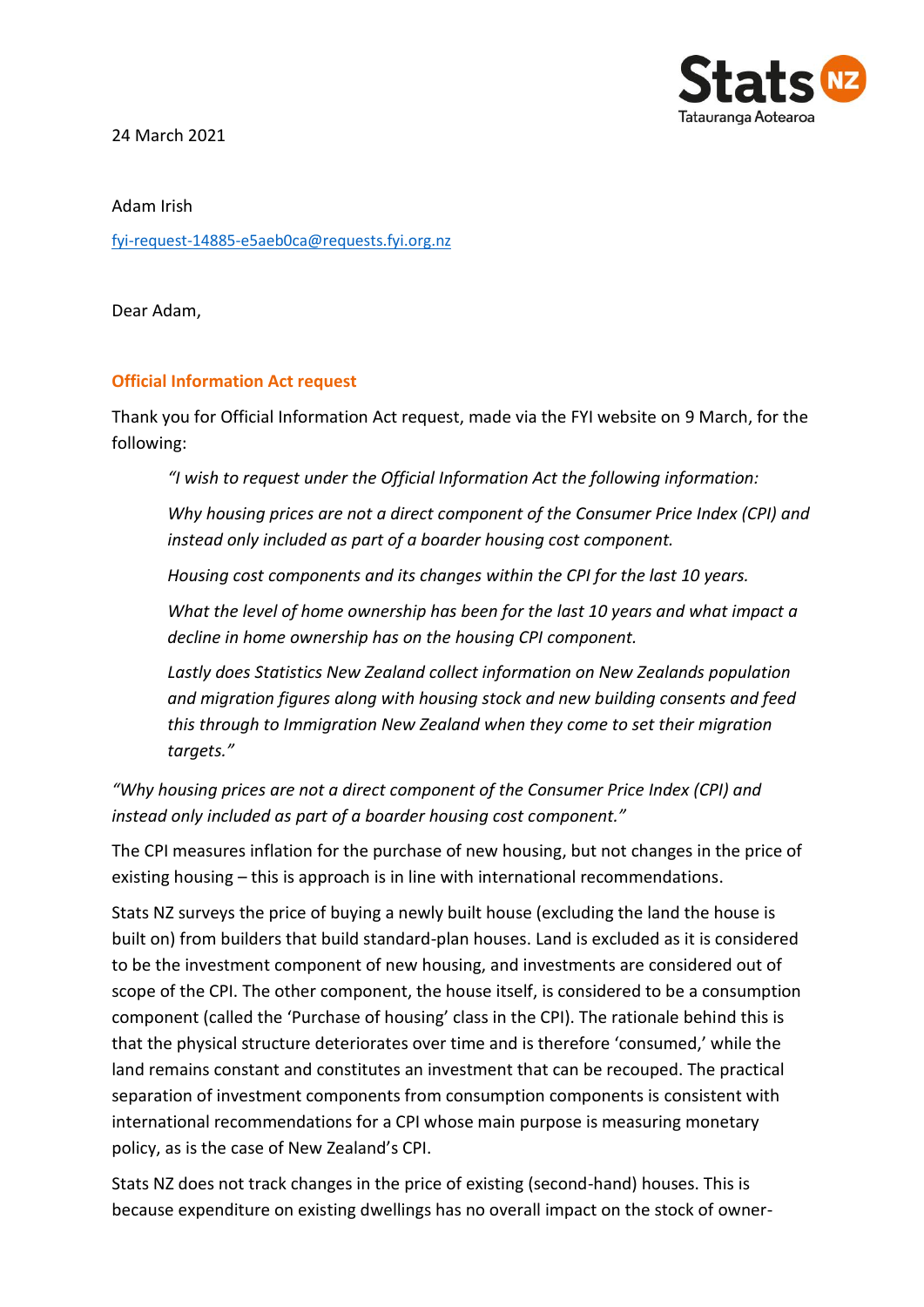occupied housing: each sale of an existing dwelling (negative expenditure) is cancelled out by a corresponding purchase of that dwelling (positive expenditure). Because the CPI looks at the economy from a macro-level, rather than at an individual household level, this negative and positive expenditure equates to zero, leaving only spending on newly built houses. Spending on newly built houses represents a net addition to the stock of owneroccupied housing, and is therefore included, as are alterations and additions to existing owner-occupied houses.

Other types of expenditure associated with home ownership are also included within the scope of the CPI. These include local authority rates, property maintenance, dwelling insurance, conveyancing legal fees and real estate fees.

## *"Housing cost components and its changes within the CPI for the last 10 years."*

Please see the attached spreadsheet for the index values, percent change from previous quarter, and percent change from the same quarter of previous year for the 'Purchase of housing' class for the last 10 years.

## *"What the level of home ownership has been for the last 10 years and what impact a decline in home ownership has on the housing CPI component."*

The CPI does not measure home ownership levels. Home ownership can be best represented by household data from the census; most commonly given as the percentage of those in occupied private dwellings who own their home, or hold their home in a family trust. In 2013, 64.8 percent of households in occupied private dwellings owned their home or held it in a family trust. In 2018, 64.5 percent of households in occupied private dwellings owned their home or held it in a family trust. More information on home ownership, and housing more generally, can be found in the **Housing in Aotearoa 2020 report**. Declines in these home ownership rates do not have a direct impact on the housing component of the CPI.

Stats NZ also estimate expenditure by households on the purchase of new housing, using a combination of private dwelling estimates, population figures, Quarterly Building Activity information, and CPI housing data. This expenditure feeds into the expenditure weights used in the CPI (reviewed every three years). In June 2020 this was 8.65 percent of all household expenditure, compared to 5.50 percent in September 2017 and 4.20 percent in June 2014.

## *"Lastly does Statistics New Zealand collect information on New Zealands population and migration figures along with housing stock and new building consents and feed this through to Immigration New Zealand when they come to set their migration targets."*

Stats NZ publishes regular statistics on population, international migration, dwellings and households, and building consents. Stats NZ does not directly supply Immigration New Zealand with these figures. However, they can access our data releases if they wish to use the data themselves. For more information on how Immigration New Zealand use Stats NZ data, we recommend contacting Immigration New Zealand directly, via [OIA@mbie.govt.nz.](mailto:xxx@xxxx.xxxx.xx)